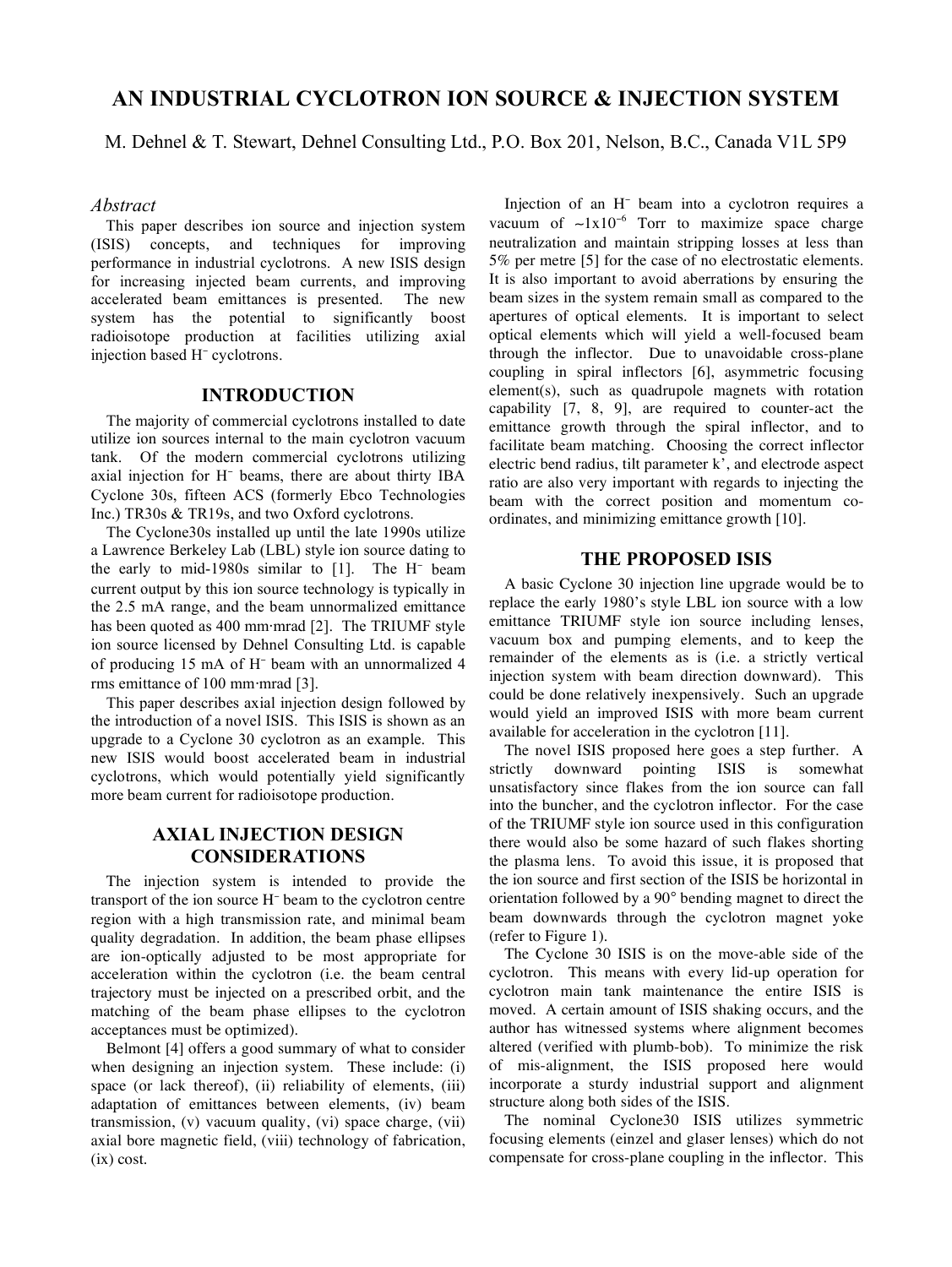

Figure 1: Layout of proposed ISIS. Dimensions in mm.

 results in emittance growth. The ISIS upgrade proposed here uses rotate-able quadrupole magnet (asymmetric) focusing elements in place of the nominal einzel lens. In addition, the 90° bending magnet utilizes edge focusing.

The TRIUMF style ion source has a 15 mA H beam current [3] and can be run at 30 keV as required on a Cyclone 30. The 4 rms emittance at this high current output level has been measured as 100 mm-mrad unnormalized [3]. The plasma electrode is biased as compared to the unbiased Cyclone 30 plasma electrode, which enables the plasma electrode voltage to be adjusted in an iterative fashion with the puller electrode voltage to achieve both a high beam current and about a factor of 4 fewer extracted electrons as can be achieved in the nonbiased case. In addition, the TRIUMF puller is very short (21 mm), as compared to the Cyclone 30 ion source puller  $(-52 \text{ mm})$ . The resultant lens action is such that in the TRIUMF case the beam receives a focusing action at the upstream end of the puller, followed by an almost immediate focusing action at the downstream end of the puller. This means that the extracted beam is transported through the puller without loss, and, thus, without puller erosion. As shown in [11], the Cyclone 30 upstream to downstream lens action is too far apart and beam strike on

the inner walls of the puller causes erosion, and part replacement is required every 6-12 months. Also, the Cyclone 30 puller electron filter is a single direction magnetic dipole which significantly deflects the extracted beam off-course which causes a tear drop shaped erosion pattern in the ground lens, and part replacement every 6- 12 months. This erosion is avoided in the TRIUMF design by using a double dipole magnetic filter that first deflects the beam (and removes electrons), and then corrects the beam so that it exits on axis.

The Cyclone 30 system usually employs a permanent magnet dog-leg to centre the beam after it has been extracted from the source. This magnet must be manually adjusted from time to time after lens part replacements. This requires a source venting and a trial and error process to centre the beam. In the TRIUMF ion source system, adjustments to the beam direction are made by an in-vacuum adjustable x-y steering magnet. This x-y steering magnet's settings are adjusted from the control room at any time to ensure that the beam is centred along the injection line. A beamstop and collimator (not shown in Figure 1) are used to provide diagnostic feedback to determine the extracted beam current and the beam centring.